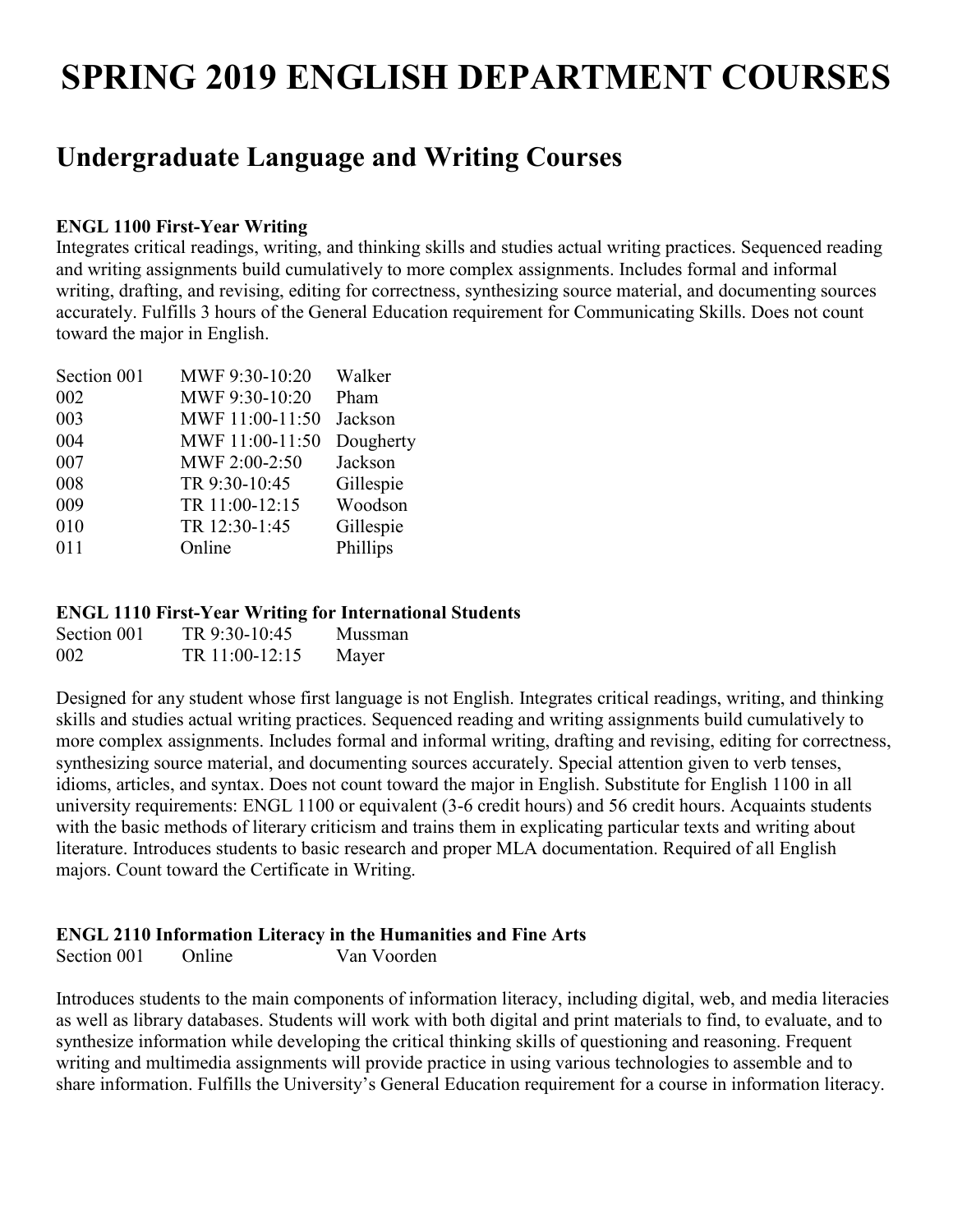#### **ENGL 2810 Traditional Grammar**

| Section 001 | TR $2:00-3:15$ | Van Voorden |
|-------------|----------------|-------------|
| 002         | <b>Online</b>  | Van Voorden |

An introduction to the terms and concepts of traditional grammar, beginning with functions of the noun and forms of the verb is simple sentences, moving to more complex structures such as subordinate clauses and verbal phases, and ending with the application of this material to issues of Standard English.

#### **ENGL 2830 Introduction to English Language Variety**

Section 001 TR 11:00-12:15 Torbert

Prerequisites: ENGL 1100 or equivalent. This course introduces students to the intersections of language and culture, including some of the many dialects of English. Students will learn why people from different cultural groups and regions use different versions of English, how they define themselves based on vocabulary, accent, and phrasing, and how these aspects of language change over time. Topics include variation in accents, morphosyntactic variation (grammar), lexical variation, and the social dimensions of language variation. This course satisfies the core curriculum requirement for the Language and Writing Studies area.

#### **ENGL 3090 Turning the Kaleidoscope: How We Look at Texts**

Section 001 TR 9:30-10:45 Kimbrell

Prerequisites: ENGL 1100 or equivalent (3-6 hours) and 56 credit hours. Acquaints students with the basic methods of literary criticism and trains them in explicating particular texts and writing about literature. Introduces students to basic research and proper MLA documentation. Required of all English majors. Does not count toward the major in English. May not be taken on satisfactory/unsatisfactory option. Counts toward the Certificate in Writing.

#### **ENGL 3100 Junior-Level Writing**

Prerequisite: ENGL 1100 or equivalent (3-6 hours) and 56 credit hours. Focuses on writing and illiteracies in various contexts. Builds on intellectual maturity, knowledge, and abilities gained through prior university studies. Enhances analytical, communicative, persuasive, and explanatory capabilities. Includes complex readings and research. Fulfills the University's requirement for a junior-level course in Communicative Skills. Counts toward the Certificate in Writing.

| Section 001 | MW 8:00-9:15   | Irwin           |
|-------------|----------------|-----------------|
| 002         | MW 9:30-10:45  | Coalier         |
| 003         | MW 9:30-10:45  | Irwin           |
| 005         | MW 11:00-12:15 | Wall, D.        |
| 006         | MW 12:30-1:45  | Kimbrell        |
| 008         | MW 2:00-3:15   | Kimbrell        |
| 009         | TR 9:30-10:45  | Gruenloh        |
| 010         | TR 11:00-12:15 | Alexander       |
| 011         | TR 12:30-1:45  | Wall, D.        |
| 012         | TR 2:00-3:15   | Alexander       |
| 013         | TR 2:00-3:15   | Nigro           |
| 014         | TR 3:30-4:45   | <b>Hastings</b> |
| 015         | Online         | Van Voorden     |
| 016         | Online         | McKelvie        |
| 017         | Online         | McKelvie        |
|             |                |                 |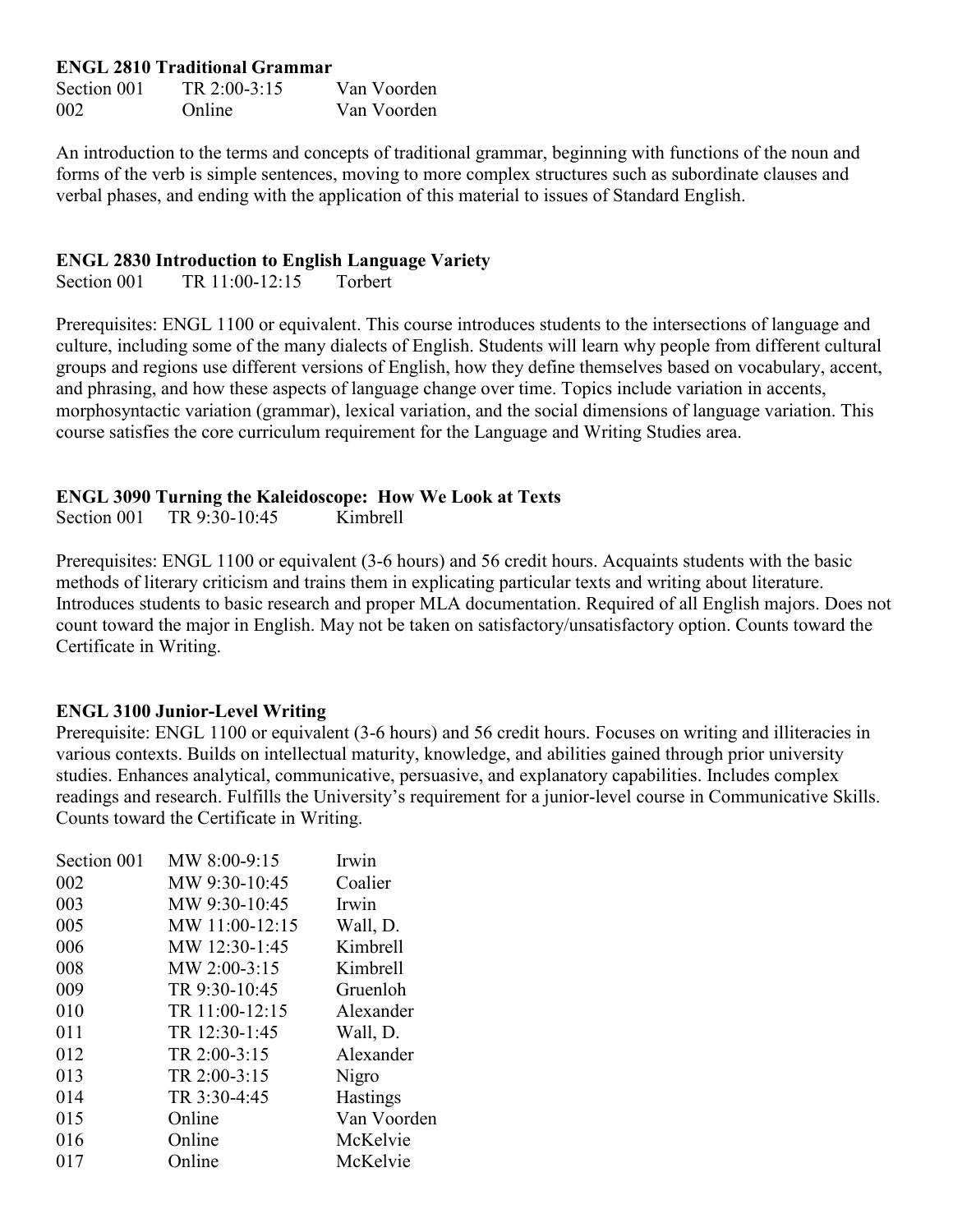| 018 | Online       | Schott    |
|-----|--------------|-----------|
| 019 | Online       | Smith     |
| 020 | Online       | Maltby    |
| 021 | Online       | Lim       |
| 022 | Online 8W1   | Watt      |
| 023 | Online 8W2   | Watt      |
| 024 | Online 8W2   | Watt      |
| 025 | MW 5:30-6:45 | Fairbanks |
| 026 | TR 5:30-6:45 | Posnanski |

#### **ENGL 3120 Business Writing**

Prerequisite: ENGL 1100 or equivalent (3-6 hours). This course further develops the experienced writer's style and analytical capabilities to the level of sophistication necessary for upper- division writing assignments and for business and professional settings. Writing assignments may include business correspondence, reports, resumes, proposals, analyses, feasibility studies, and articles for in-house publications. The course emphasizes clarity, conciseness, organization, format, style, tone, and mechanical correctness; expands upon students' research and documentation skills; and requires research in university libraries. Fulfills the university's requirement for a junior-level course in communicative skills. Course counts toward the Certificate in Writing.

| Section 001     | MW 9:30-10:45  | McKelvie |
|-----------------|----------------|----------|
| 002             | MW 9:30-10:45  | Staley   |
| 003             | MW 11:00-12:15 | McKelvie |
| 004             | MW 12:30-1:45  | Staley   |
| 005             | TR 9:30-10:45  | Allison  |
| 006             | TR 11:00-12:15 | Staley   |
| 008             | TR 12:30-10:45 | Staley   |
| 009             | TR 2:00-3:15   | Staley   |
| 010             | Online         | Coalier  |
| 011             | Online         | Coalier  |
| 012             | Online         | Gleeson  |
| 013             | Online         | Walker   |
| 014             | Online 8W1     | Allison  |
| 015             | Online 8W2     | Miller   |
| 016             | Online 8W2     | Dorsey   |
| C <sub>01</sub> | Online         | Delvaux  |
|                 |                |          |

#### **ENGL 3130 Technical Writing**

Prerequisite: ENGL 1100 or equivalent (3-6 hours). The major elements of industrial technical writing. Writing assignments include technical definitions, abstracts and summaries, mechanism descriptions, instructions, process analyses, technical reports and proposals. Emphasis is placed on clarity, conciseness, organization, format, style, and tone. The course includes an introduction to research methods and documentation. All readings are selected from industrial material. Fulfills the university's requirement for a junior-level course in communicative skills, subject to the approval of the student's major department. Course counts toward the Certificate in Writing.

| MW 12:30-1:45 | Klein   |
|---------------|---------|
| Online        | Scott   |
| Online        | Justice |
| Online 8W1    | Klein   |
|               |         |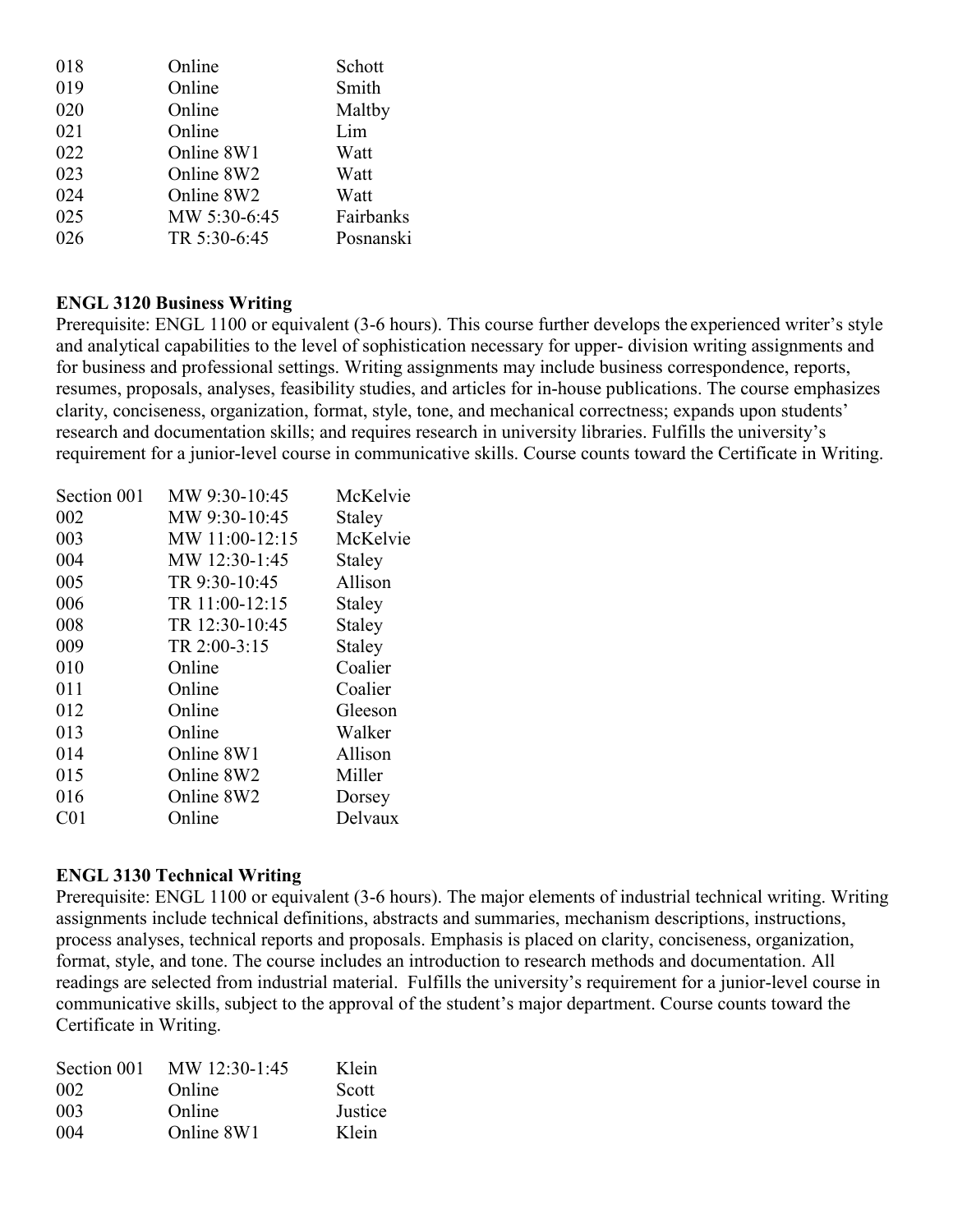**ENGL 3160 Writing in the Sciences**

Section 001 Online Klein 002 Online 8W2 Klein

Prerequisite: ENGL 1100 or equivalent (3-6 hours). Designed to teach students how to write effectively in the sciences. Writing assignments include short reports, proposals and a major project. Students are encouraged to select projects that will reflect work in a science course which may include a research or analytical report, a formal proposal or a procedure/instruction manual. Emphasis is placed on clarity, conciseness, organization, format, style, and tone. The course will include an introduction to research methods and documentation. Fulfills the university's requirement for a junior-level course in communicative skills, subject to the approval of the student's major department. Counts toward the Certificate in Writing.

#### **ENGL 4160 Special Topics in Writing: "Writers at Work"**

Section 001 TR 11:00-12:15 Allison

Students will research writing professions and will practice different professional writing genres, such as corporate writing, social media writing, blogging, magazine writing, copywriting, and editing. Students will work on portfolios designed to help them to obtain writing internships or jobs. Readings will help students conduct meta-analysis on their own writing and writing process. This course counts toward the Professional and Creative Writing Certificates.

#### **English 4895 Editing Litmag**

Section 001 MW 12:30-1:45 Watt

Are you a writer interested in publishing? Put your creativity to work on UMSL's undergraduate literary journal, Litmag. As a student editor, you will earn course credit and valuable internship experience exploring the world of professional publishing and participating in a wide-range of magazine operations, including reading and selection of works for publication, marketing and promotions, fundraising, solicitation, copyediting, document and graphic design, distribution and publicity. Throughout this course, which counts toward the Writing Certificate, you will develop the professional writing skills that employers are looking for as you work collaboratively with other student editors to make our magazine a reality. Join our staff and help make this Litmag our best issue yet.

### **Undergraduate Literature in English Courses**

#### **ENGL 2160 Introduction to American Studies**

Section 001 MWF 11:00-11:50 Peterson

This course introduces students to the multidisciplinary nature of American Studies and is a required course for those who wish to complete the minor in American Studies. It reviews the discipline from its origins in the 1930s and introduces students to St Louis' rich resources for American Studies. Students will have the opportunity learn more about aspects of St. Louis' cultural history through research and writing projects. They will also have the opportunity to learn more about St. Louis through visits to the Mercantile Library and guest lectures from various community partners.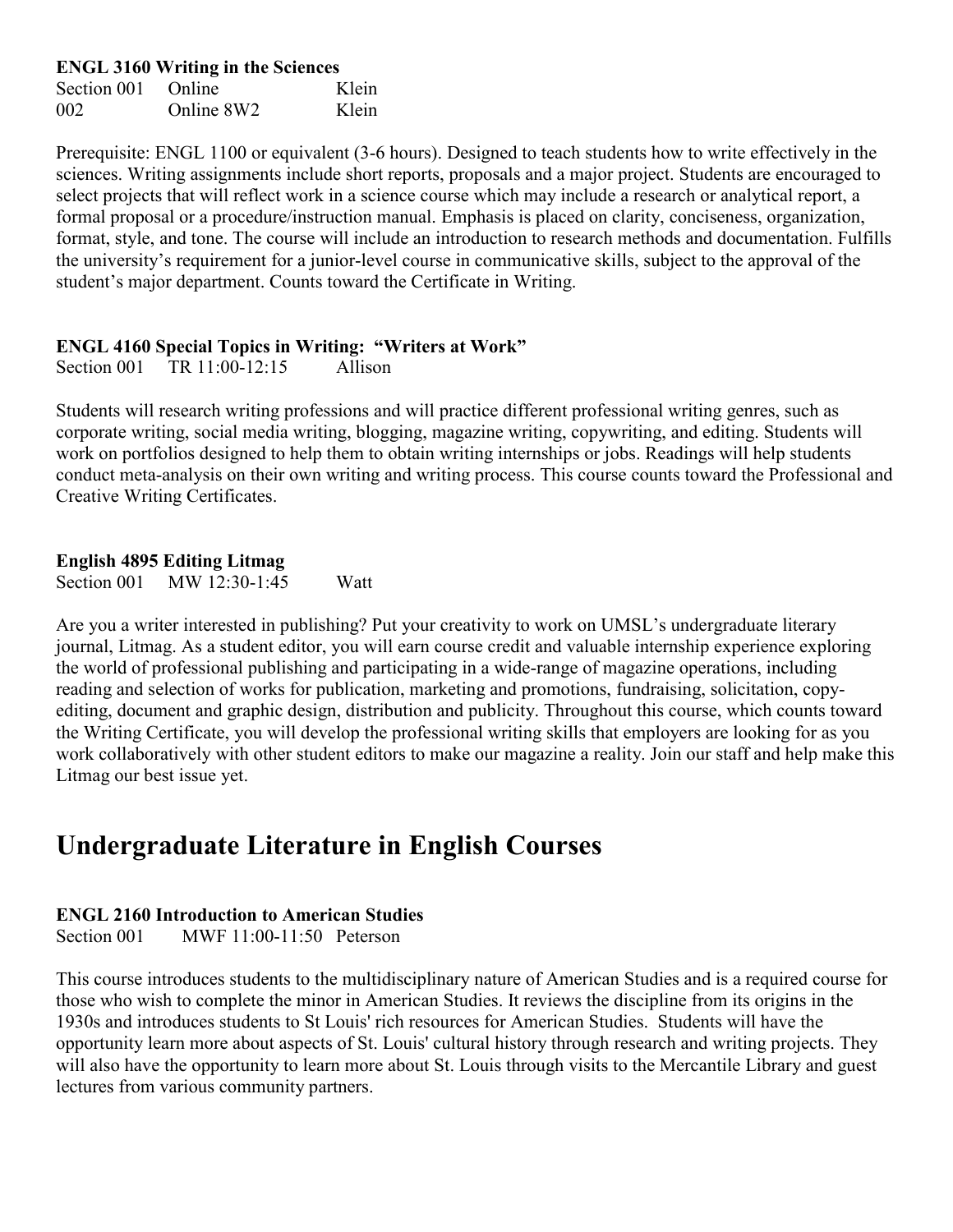**ENGL 2360 Hey, Have you Read\_\_\_\_\_?**

Section 001 MW 12:30-1:45 Irwin

This course satisfies the core curriculum requirement for the literature in English area. It introduces students to approaches to reading literature in the 21st century. The course can focus on a specialty area, such as a genre, time period, or nationality, or on a theme transcending several specialty areas. Students will learn to read closely and begin to look at literature various theoretical or cultural lenses.

#### **ENGL 3090 Writing about Literature**

Section 001 TR 9:30-10:45 Kimbrell

Prerequisites: ENGL 1100 or equivalent (3-6 hours) and 56 credit hours. Acquaints students with the basic methods of literary criticism and trains them in explicating particular texts and writing about literature. Introduces students to basic research and proper MLA documentation. Required of all English majors. Does not count toward the major in English. May not be taken on satisfactory/unsatisfactory option. Counts toward the Certificate in Writing.

#### **ENGL 3340 Full Speed Ahead! Literature in the Dizzying Victorian Era**

Section 001 Online Maltby

Life changed fast in 19th century England! People bought clothes, furniture, newspapers, and gadgets. They hopped on trains and steamships. They both embraced and resisted repressive ideas about women, minorities, sex, marriage, immigrants, and social class. That tension shows up constantly in the literature, making it great fun to read and discuss. The course will be organized around three Victorian novels and we'll also sample poetry, journalism, and travel writing. We'll include writers such as Elizabeth Barrett Browning, Matthew Arnold, Alfred Tennyson, Wilkie Collins, Elizabeth Gaskell, Charles Dickens, and Isabella Bird. Questions: Contact Dr. Deborah Maltb[y, maltbyd@umsl.edu.](mailto:maltbyd@umsl.edu)

#### **ENGL 3510 World Literature Before 1650**

Section 001 TR 12:30-1:45 Kimbrell

Prerequisite: ENGL 1100. This course surveys World Literature from the earliest times to 1650. Students will examine diverse literary works in a variety of genres and voices. The course will include literary works from diverse traditions throughout the world, excluding literature from the United States and England.

#### **ENGL 3720 American Literature After 1865**

Section 001 MW 12:30-1:45 Wall, D.

Prerequisites: ENGL 1100 or equivalent. This course examines dramatic upheavals in society that have engendered continuous innovation in American literature since 1865. It will look closely at a variety of individual authors motivated by these artistic, cultural, political, and psychological disturbances; we will also pay close attention to specific literary movements, from Naturalism to Transrealism, energized by these societal changes. This course fulfills the American Literature requirement for the major.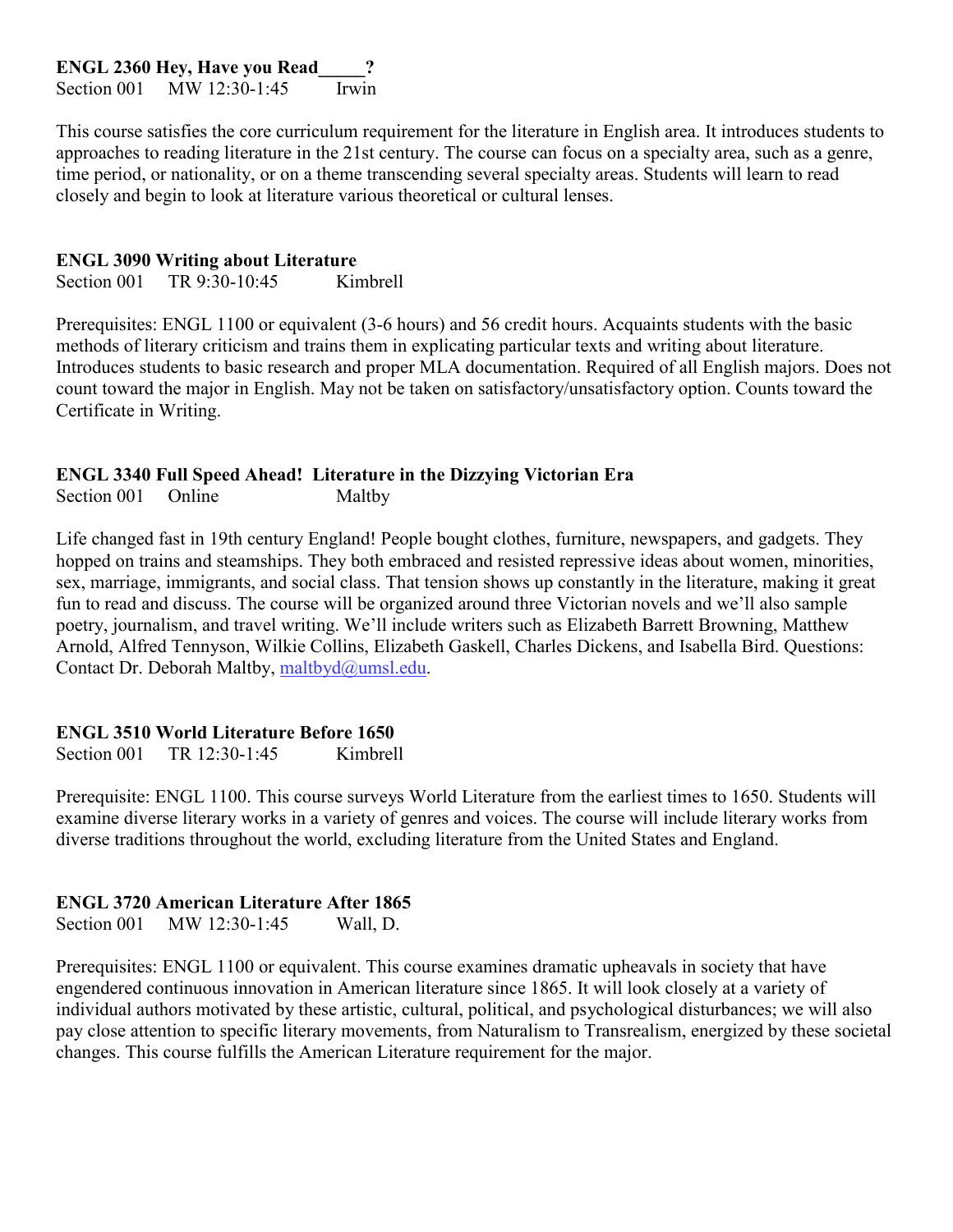#### **ENGL 4060 Adolescent Literature**

Section 001 W 4:00-6:30 George

The course will expose students to the large variety of quality adolescent literature available for reading and study in middle and high school classes. It will also examine the relevance of a variety of issues to the reading and teaching of adolescent literature, among them: reader response; theory and practice; multi-culturalism; literacy; the relation of adolescent literature to "classic" literature the role of adolescent literature in interdisciplinary studies; adolescent literature as an incentive to extracurricular reading.

#### **ENGL 4380 Shakespeare: Comedies and Histories**

Section 001 MW 2:00-3:15 Schreyer

This course explores several of Shakespeare's Comedies and Histories, **which students themselves will choose at the beginning of the semester**. Our discussions will explore the conventions of these genres and situate plays such as *A Comedy of Errors*, *A Midsummer Night's Dream*, *Twelfth Night*, *Henry IV, Part 1*, *Henry V*, and *Richard II* in their historical, cultural, and literary contexts. Assignments focus on the language and structure of the plays and aim to develop students' close reading skills. We will also read Shakespeare's sonnets and may bring modern film adaptations to bear on our study. Vital to our understanding will be late sixteenth & early seventeenth-century notions of novelty and innovation as opposed to custom and commonplace. How, in other words, did Shakespeare view his plays in relation to well-known stories inherited from scripture, the classical tradition, Britain's chronicle histories, and other legends? To what extent did he see himself as a pioneer of an emergent vernacular literary canon?

#### **ENGL 4925 The Short Story in World Literature**

Section 001 T 2:00-4:40 Carroll

This course will be built mainly around one anthology, *The Story and Its Writer*, edited by Ann Charters (most recent edition). This anthology contains a big collection of stories from the nineteenth, twentieth, and twentyfirst centuries and from all regions of the world, and it contains a large and judiciously selected array of critical and theoretical commentary by the writers, commenting on their own work and that of other writers in the anthology. All students will be assigned times on which to propose topics for class discussion. Grades will be based on quizzes and papers. There will be no midterm or final exam.

#### **ENGL 4950 Special Topics in Literature: "Literature of the Holocaust"**

Section 001 TR 11:00-12:15 Nigro

Students will gain an understanding of how authors represent this historical period in an original way while investigating the background of the Holocaust, utilizing primary historical sources, and analyzing historiographical arguments. Examination of European history will also be encouraged; e.g., the development of anti-Jewish sentiment through the media of the Third Reich. The assignments will include a personal narrative, an argument paper about a banned book through critical literary analysis, as well as a historiographical and rhetorical analysis of an historical event of the student's choosing as the final project. We will read a variety of literature, both fiction and nonfiction.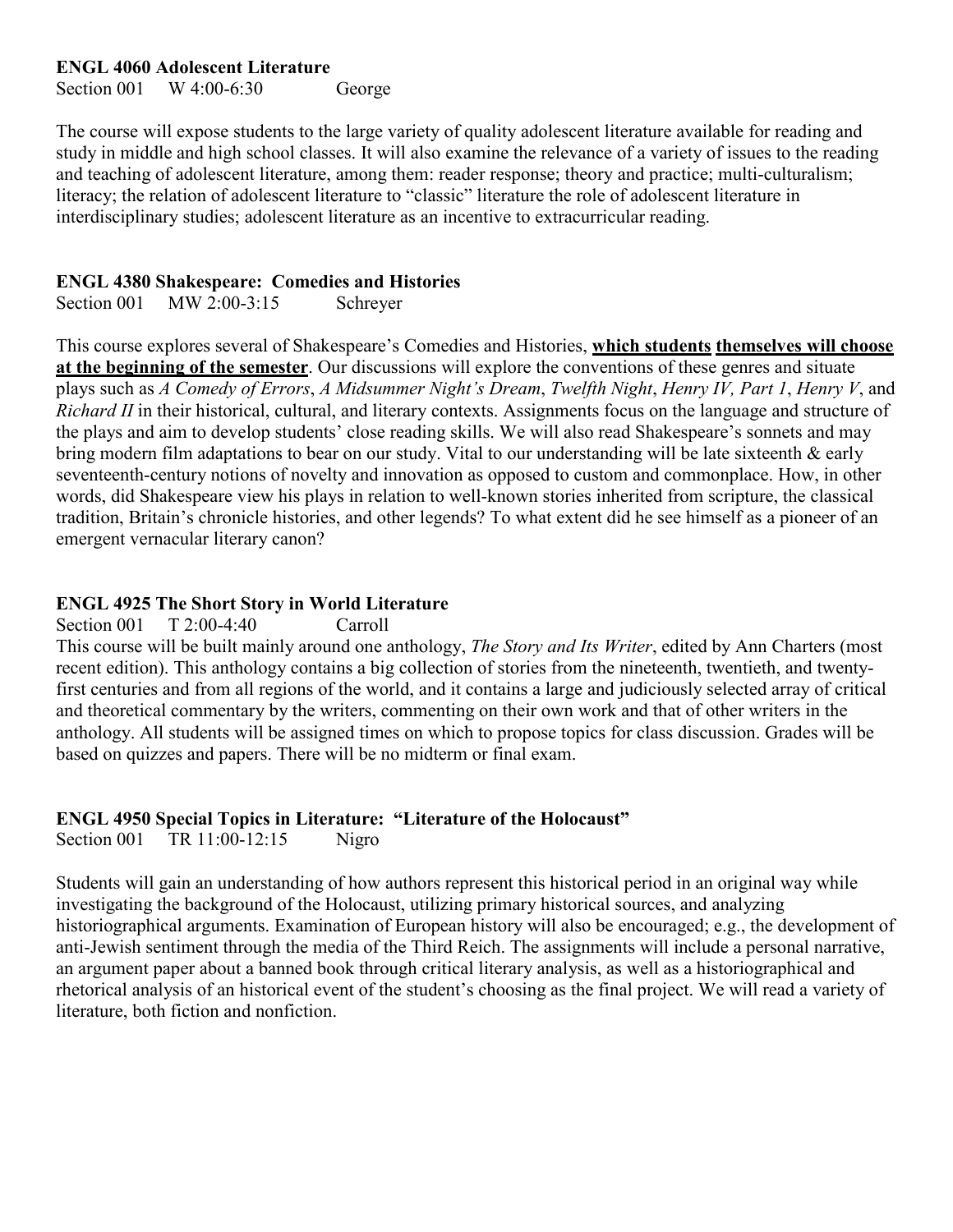#### **ENGL 4950 Special Topics in Literature: "Irish Literature and Film"**

Section 002 TR 12:30-1:45 Wall, E.

Our focus will be on Irish Writing and Film from the 1960s to the present. Among the writers whose work we will read will be: John McGahern, Roddy Doyle, Emma Donoghue, Kevin Barry, Mary Costello, Seamus Heaney and others. We will view and discuss a wide variety of films ranging from John Huston's *The Dead* to Neil Jordan's *The Butcher Boy*. In addition to our books and films, we will explore the literary and historical backgrounds.

#### **ENGL 4950 Special Topics in Literature: "Cool Old Movies: American Cinema of the 1930s and 1940s"** Section 003 MW 11:00-12:15 Grady

In 1990 the U.S. Post Office issued commemorative stamps honoring four classic American films: *Gone with the Wind*, *The Wizard of Oz*, *Stagecoach*, and *Beau Geste*. It was hardly a coincidence that all four films had originally been released in 1939, for that year has widely been regarded as "Hollywood's greatest year," during which the major film studios finally shook off the effects of the Great Depression, reaching new heights in employment and drawing in 40 to 50 million patrons a week to see what most students of American film consider to be some of the best movies ever made in Hollywood. Of course, Hollywood was the first to break the good news about Hollywood's artistic triumphs that year, and some of this is just standard entertainment industry hoopla, at seven decades' distance. And if that year marked a pinnacle of one sort, it was also the beginning of the end for the studio system that had dominated the film industry for a generation: the European markets that had traditionally provided Hollywood with a quarter of its income were about to be lost to World War II, and soon after the war the studios finally lost the fierce battle against antitrust legislation that they had waged for two decades. Even the most successful film of 1939 (indeed, the most successful film ever, to that point), Gone with the Wind, can be seen as the precursor of the blockbuster event-movie that dominates the cinema industry of our day, an industry very different in organization from the system that governed American filmmaking in the '30s and '40s.

In this course we'll try to see what the excitement was all about by studying several films from that era. Along the way we'll also learn something about the entertainment industry and the studio system, American cultural history, film language and technology, film stars and genres, and film theory and criticism. We'll be "taking Hollywood seriously," as one of your textbooks puts it, as a site of artistic, cultural, social, economic, and imaginary importance, both then and now.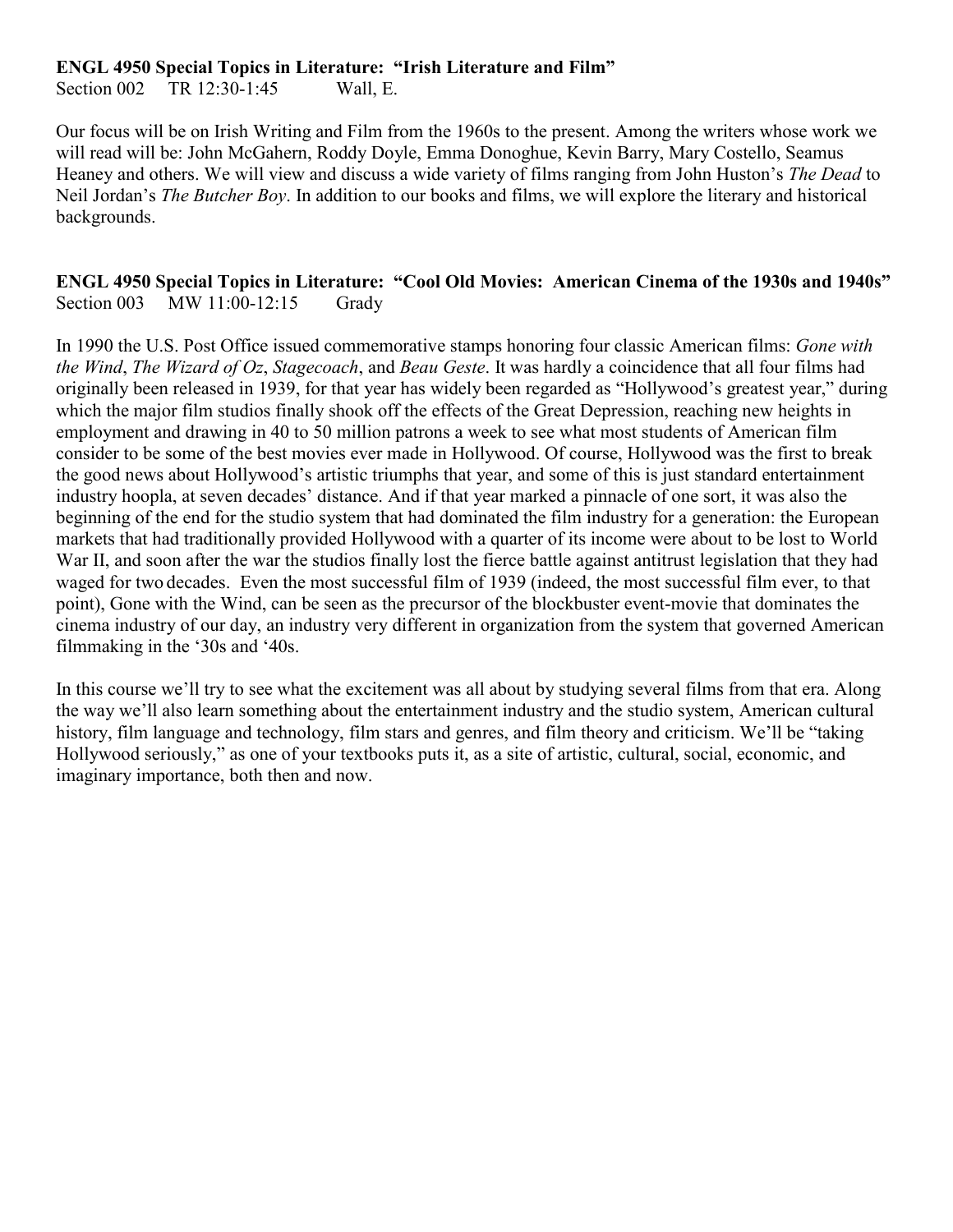## **Undergraduate Creative Writing Courses**

#### **ENGL 2040 Fiction Writing Jumpstart**

Section 001 MW 2:00-3:15 Peterson

Prerequisites: ENGL 1100 or equivalent. This course provides exercises, discussions, models, and practice for discovering short stories and the many ways to tell them. Students will read published short stories to learn how other writers have worked with point of view, distance, voice, plot, dialogue, setting, and characterization. Students will also write exercises and stories workshop critique. Students who have taken ENGL 2060 may not take ENGL 2040 for credit. The course fulfills the core requirement in Creative Writing and counts toward the Certificate in Writing.

## **ENGL 3030 Improving on the Blank Page: Writing Poetry**

Section 001 TR 11:00-12:15

Prerequisite: ENGL 1100 or the equivalent or consent of instructor. This course digs into questions of form and technique in poetry. Students will study and practice form, prosody, figurative language, and other techniques for (to borrow from Chilean poet Nicanor Parra) improving on the blank page. This course may be repeated once for a total of 6 credit hours. It counts toward the Certificate in Creative Writing.

#### **ENGL 4180 Novel Beginnings**

Section 001 F 10:00-12:30 Dalton

Prerequisites: ENGL 3100 or equivalent. In your mind you have a great idea and a great cast of characters for your Sci-fi / Fantasy / Thriller / Young Adult / Literary novel. Or maybe you've already begun working on the novel and the pages are starting to pile up. Either way it's time to take those ideas and characters and place them in a novel beginning that readers will find captivating. But getting the balance right on a novel beginning is no easy thing. You'll need a compelling event to start things off, dimensional characters, an engaging plot, a setting that feels real, and a point-of-view strategy. You'll need to have a clear understanding of what qualifies as good writing and good storytelling. We'll read and learn from several acclaimed contemporary novels that blend literary fiction and science fiction / horror together. We'll look at the key ingredients that make a novel beginning irresistible to a reader. We'll also help you develop a complex and interesting main character. Better yet, you'll get a chance to present your novel beginning to the instructor and the class for workshop and for revision.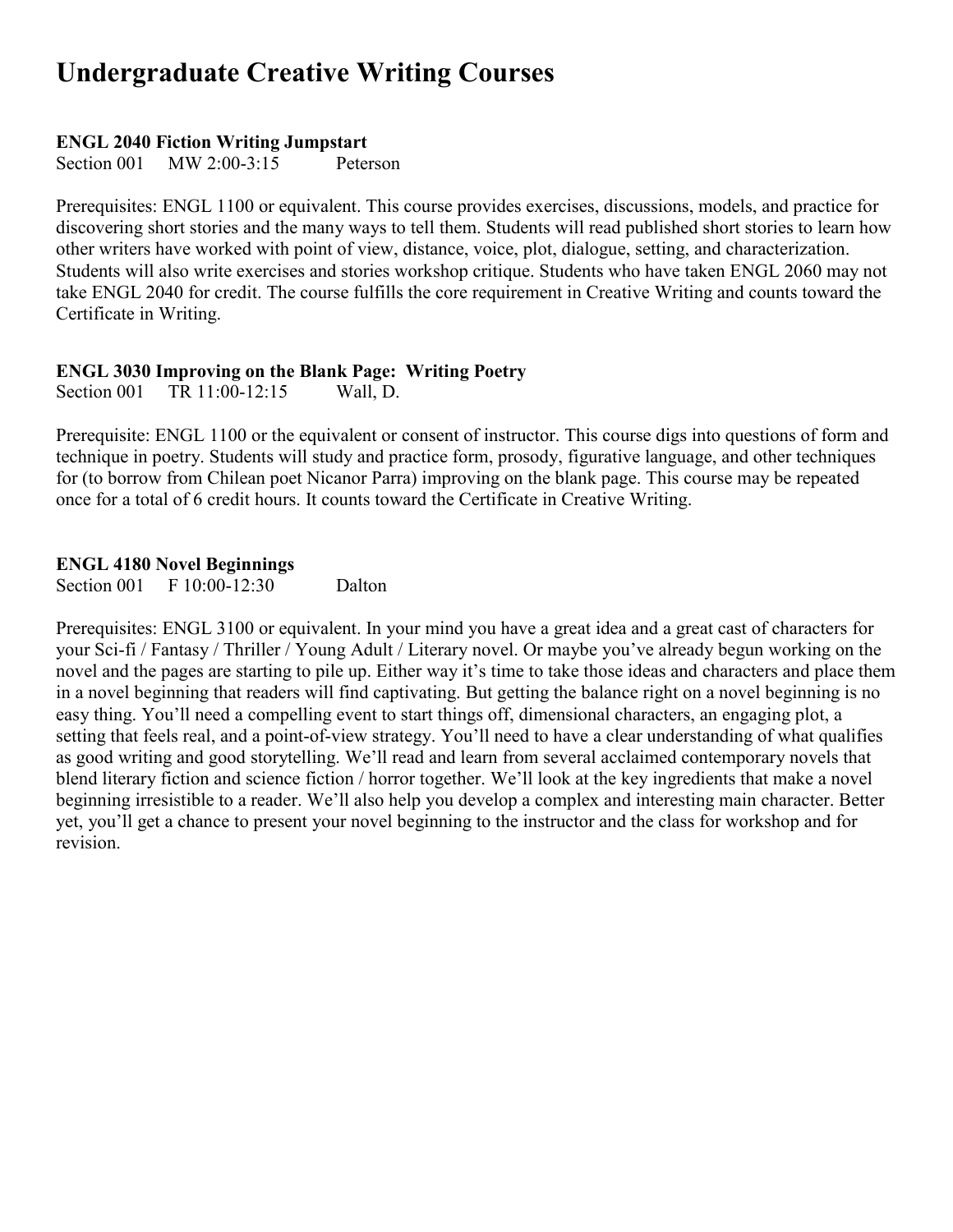## **Graduate Courses**

#### **ENGL 5800 Modern Linguistics: "Variety in Language"**

Section 001 Th. 4:00-6:30 Torbert

This course explains and explores dialect variation, principally in English spoken in North America and the Caribbean. All are encouraged to take the course, but educators who are teachers of writing in diverse classrooms are especially welcome. The course covers social, regional, ethnic, gender, and style-related language variation, along with models for describing and applying knowledge about language variation. Students are exposed to a wide range of data on language variation, focused on varieties of American English. By the end of the class, students will be able (a) to recognize and use basic linguistic terminology describing English dialects, (b) to understand varying theories about the genesis of these varieties, (c) to understand the rule-governed nature of all language varieties, whether socially marked standard or nonstandard, (d) to better understand linguistic facts about language variety than is possible from following mainstream media, and (e) to understand the communicative competence and social value of all language varieties. March 21 guest lecture by scholar Nicole Holliday, of Pomona College.

#### **ENGL 5840 Theories of Writing**

Section 001 M 4:00-6:30 Ebest

The course introduces the theories underlying the teaching of writing: rhetorical, psycholinguistic, cognitive, behavioral, cultural, feminist, mechanical, and technological. Consequently, the course will concentrate on understanding, demonstrating, and applying what we read to what we teach through weekly applications, teaching demonstrations, and a semester- long action research project.

**ENGL 5850 Studies in Composition: "Rhetoric and Social Justice"** Section 001 Tu. 4:00-6:30 Obermark

While you may have heard rhetoric referred to dismissively, this course will offer a broad introduction to rhetoric as integral to language, communication, and meaning-making.

Specifically, we will use rhetorical theories and methods to better understand events, protests, and media representation surrounding social justice movements/issues. In particular, considering UMSL's proximity, we will take up Ferguson and Black Lives Matter as an ongoing case study. One central question throughout the semester will be "how does rhetoric help us better understand Ferguson & BLM—both the actual events, protests, and public debates, and the representations we see in the media?"

(No previous knowledge of rhetoric is necessary for this course.)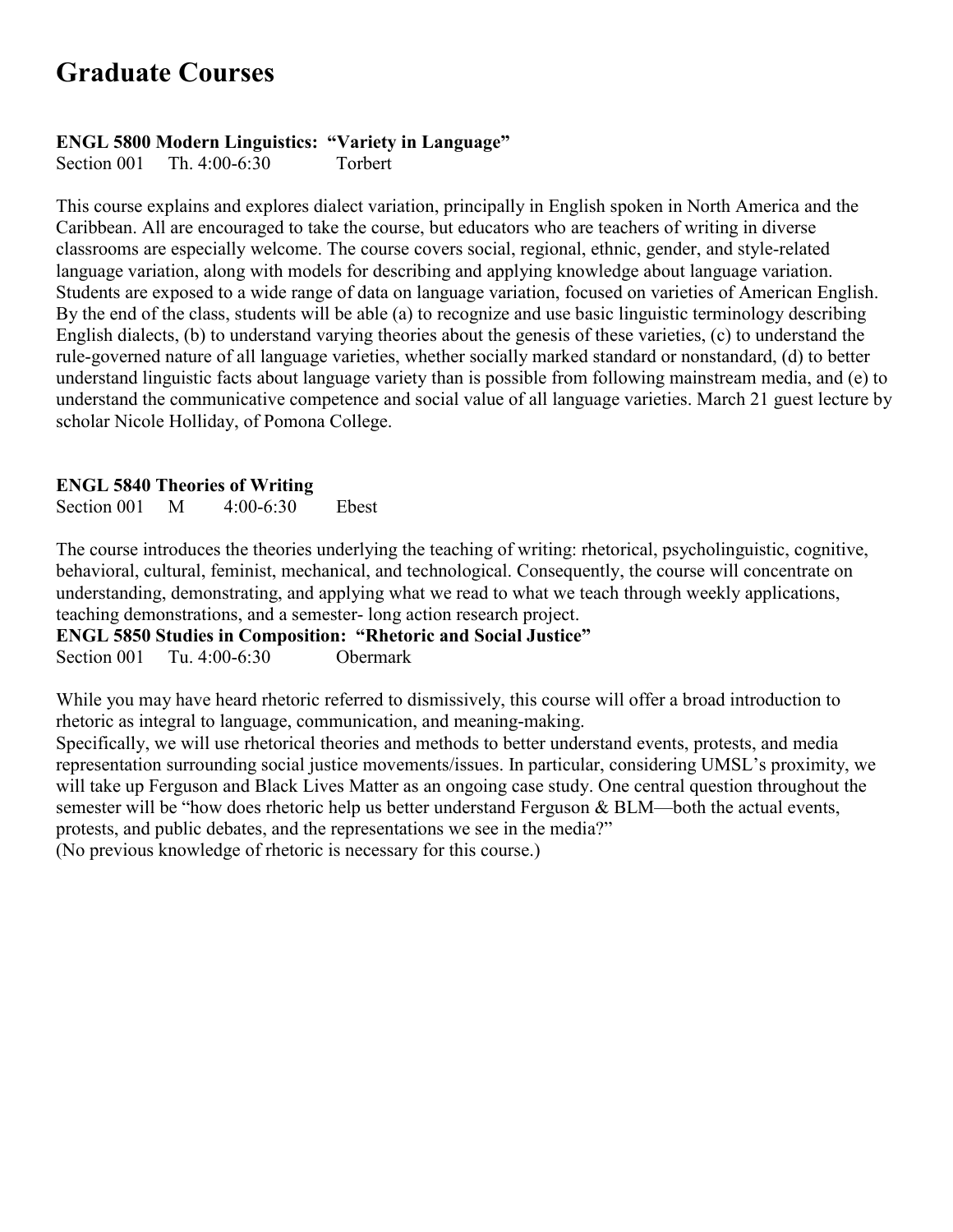#### **ENGL 5920 Studies in Fiction: "The Short Story in World Literature"**

Section 001 Tu. 6:55-9:25 Carroll

This course will be built mainly around one anthology, *The Story and Its Writer*, edited by Ann Charters (most recent edition). This anthology contains a big collection of stories from the nineteenth and twentieth centuries and from all regions of the world, and it contains a large and judiciously selected array of critical and theoretical commentary by the writers, commenting on their own work and that of other writers in the anthology. We shall also use a selection of theoretical articles posted online (Canvas), some in narrative theory—point of view and genre— and some in the substantive features of meaning (motives, emotions, personality). The weekly page count of assigned reading will probably run between 200 and 250 pages. We shall concern ourselves with narrative theory generally but also with the special topic of short fiction: are short stories just small novels, or does short fiction have its own particular and specific organizing principles? And if it does, what special demands, challenges, rewards, and effects accompany these principles? Our reading will give us the materials to formulate reasonable responses to these questions.

All students will be assigned times on which to propose topics for class discussion. Since it is likely that some of the students will be high school teachers, we will welcome commentary on how various teachers present some of these stories to their students, the sorts of responses they get, and the kinds of problems of accessibility and appreciation they typically encounter. Creative writers interested in studying the craft of master writers will also be welcome. Grades will be based on quizzes and papers. There will be no midterm or final exam.

#### **ENGL 5940 Seminar in Gender & Literature: "Feminism & Witchcraft"**

Section 001 W 4:00-6:30 Nigro

This class is a theoretical inquiry that will focus on the social, cultural, and historical perspectives of witchcraft in literature and nonfiction through a feminist framework. We will consider the implication of what it means to be a witch, both in the past and the present. As Elizabeth Reis writes, "Women who challenge cultural notions of appropriate conduct ... were (and still are) vulnerable" to criticism and ostracism. We will examine how the witch's body fits into (or battles) proscribed gender roles of knowledge and power with her "disorderly tongue".

#### **ENGL 5950 Seminar in Special Topics: "Science Fiction and Fantasy"**

Section 001 W 4:00-6:30 Kang

This course introduces graduate students to science fiction and fantasy, also providing a workshop for those working on creative writing in the genres. The first part of the class will consist of discussions on scholarly works as well as major examples of different subgenres, to establish a firm foundation in the knowledge of the history and varieties of sci-fi and fantasy. The second part of the class will give students the opportunity to present their own works for feedback and critique. The emphasis on the class will be on contemporary developments in the genres, in the consideration of representative works that have made a significant impact in recent year.